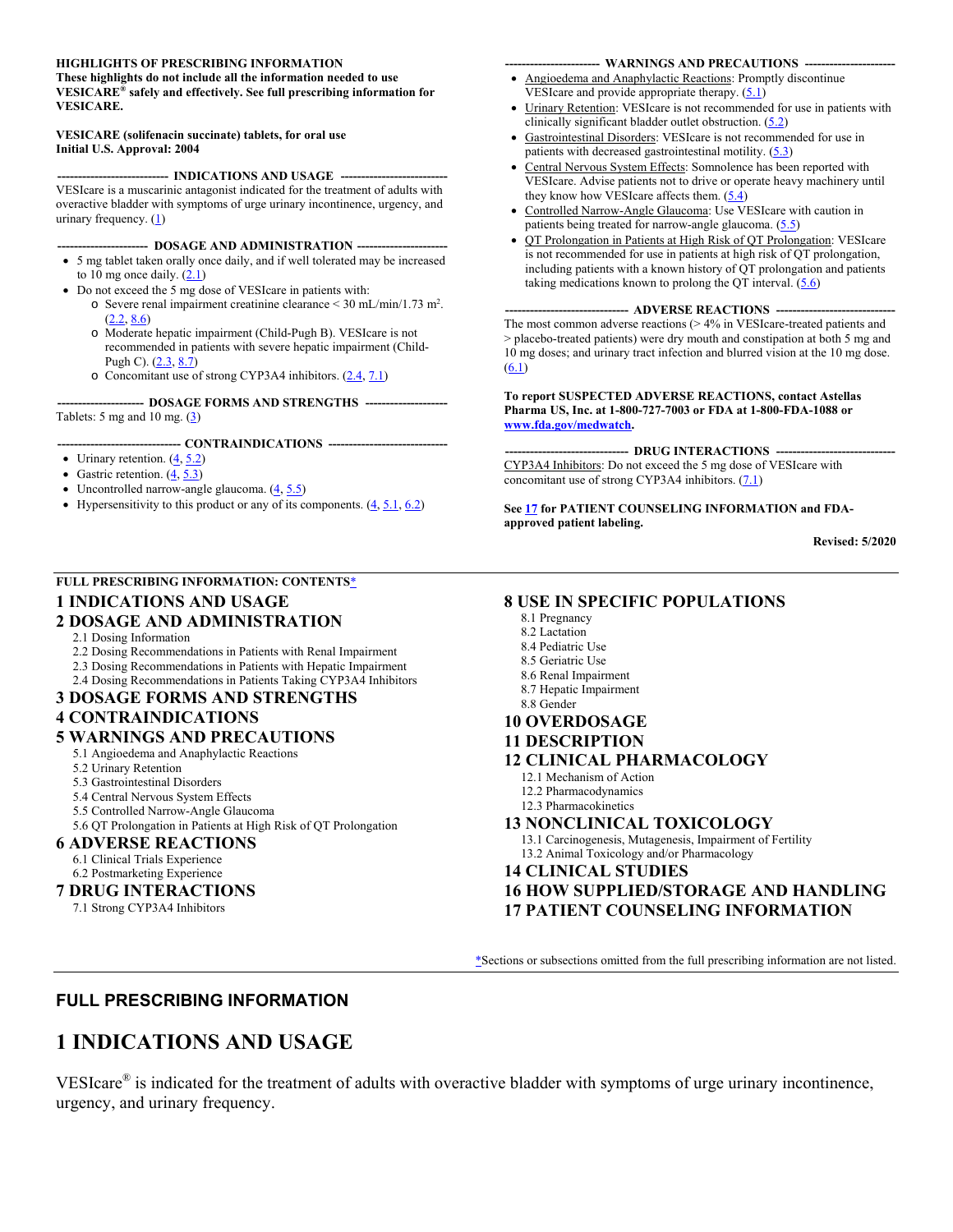# **2 DOSAGE AND ADMINISTRATION**

## **2.1 Dosing Information**

The recommended oral dose of VESIcare is 5 mg once daily. If the 5 mg dose is well tolerated, the dose may be increased to 10 mg once daily.

VESIcare should be taken with water and swallowed whole. VESIcare can be administered with or without food.

### **2.2 Dosing Recommendations in Patients with Renal Impairment**

Do not exceed 5 mg once daily in patients with severe renal impairment (CL<sub>cr</sub> < 30 mL/min/1.73 m<sup>2</sup>) [see Use in Specific *Populations (8.6)]*.

### **2.3 Dosing Recommendations in Patients with Hepatic Impairment**

Do not exceed 5 mg once daily in patients with moderate hepatic impairment (Child-Pugh B). Do not use VESIcare in patients with severe hepatic impairment (Child-Pugh C) *[see Use in Specific Populations (8.7)]*.

### **2.4 Dosing Recommendations in Patients Taking CYP3A4 Inhibitors**

Do not exceed 5 mg once daily when VESIcare is administered with strong CYP3A4 inhibitors such as ketoconazole *[see Drug Interactions (7.1)]*.

# **3 DOSAGE FORMS AND STRENGTHS**

Tablets:

- 5 mg: round, light yellow, debossed with 150
- 10 mg: round, light pink, debossed with 151

# **4 CONTRAINDICATIONS**

VESIcare is contraindicated in patients:

- With urinary retention *[see Warnings and Precautions (5.2)]*,
- With gastric retention *[see Warnings and Precautions (5.3)]*,
- With uncontrolled narrow-angle glaucoma *[see Warnings and Precautions (5.5)]*, and
- Who have demonstrated hypersensitivity to solifenacin succinate or the inactive ingredients in VESIcare. Reported adverse reactions have included anaphylaxis and angioedema *[see Adverse Reactions (6.2)]*.

## **5 WARNINGS AND PRECAUTIONS**

### **5.1 Angioedema and Anaphylactic Reactions**

Angioedema of the face, lips, tongue, and/or larynx have been reported with solifenacin succinate. In some cases, angioedema occurred after the first dose, however, cases have been reported to occur hours after the first dose or after multiple doses. Anaphylactic reactions have also been reported in patients treated with solifenacin succinate. Angioedema associated with upper airway swelling and anaphylactic reactions may be life-threatening.

VESIcare is contraindicated in patients with a known or suspected hypersensitivity to solifenacin succinate *[see Contraindications (4)]*. If involvement of the tongue, hypopharynx, or larynx occurs, promptly discontinue VESIcare and provide appropriate therapy and/or measures necessary to ensure a patent airway.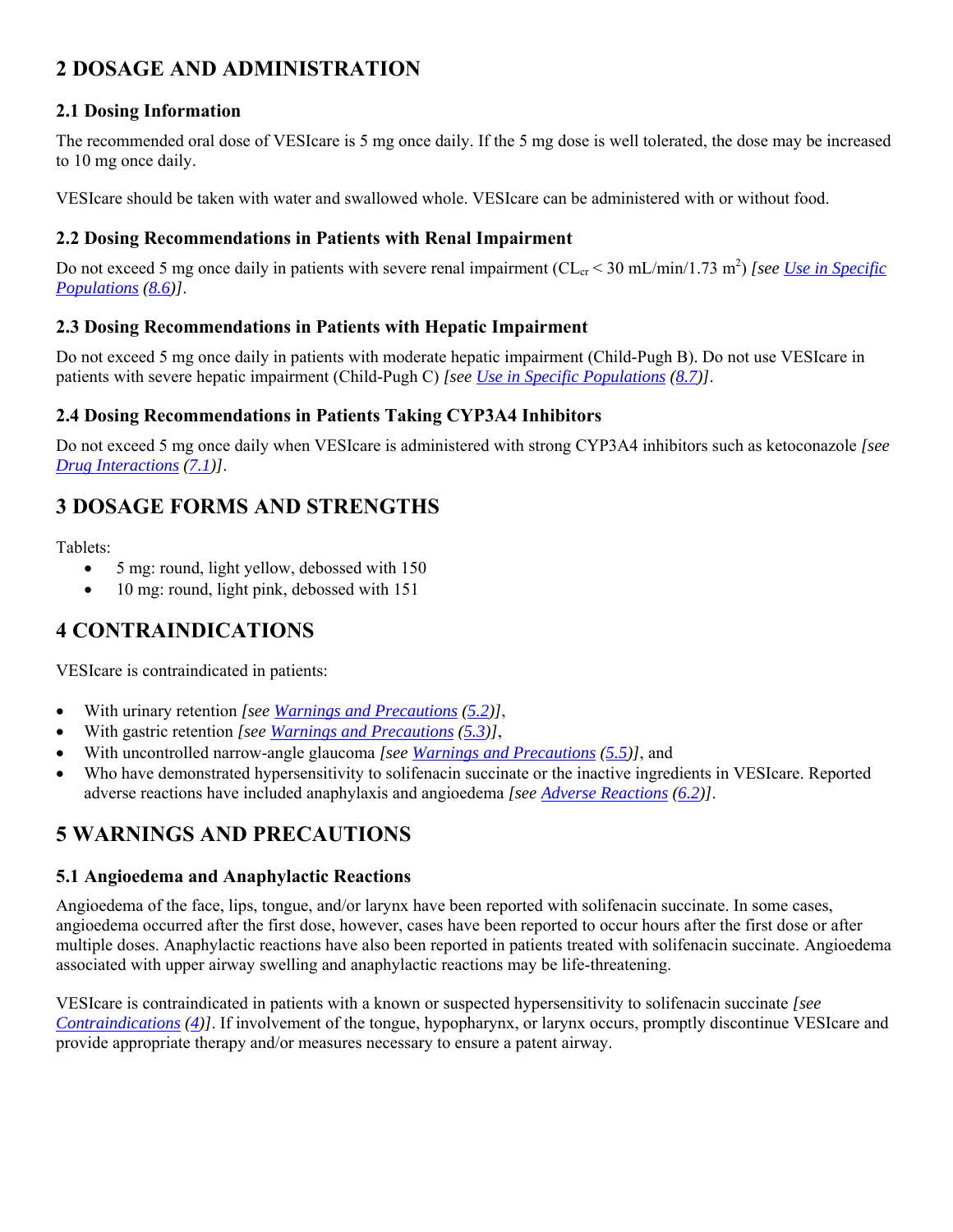### **5.2 Urinary Retention**

The use of VESIcare, like other antimuscarinic drugs, in patients with clinically significant bladder outlet obstruction including patients with urinary retention, may result in further urinary retention and kidney injury. The use of VESIcare is not recommended in patients with clinically significant bladder outlet obstruction and is contraindicated in patients with urinary retention *[see Contraindications (4)]*.

## **5.3 Gastrointestinal Disorders**

The use of VESIcare, like other antimuscarinic drugs, in patients with conditions associated with decreased gastrointestinal motility may result in further decreased gastrointestinal motility. VESIcare is contraindicated in patients with gastric retention *[see Contraindications (4)]*. The use of VESIcare is not recommended in patients with conditions associated with decreased gastrointestinal motility.

## **5.4 Central Nervous System Effects**

VESIcare is associated with antimuscarinic central nervous system (CNS) adverse reactions *[see Adverse Reactions (6.2)]*. A variety of CNS antimuscarinic adverse reactions have been reported, including headache, confusion, hallucinations, and somnolence. Monitor patients for signs of antimuscarinic CNS adverse reactions, particularly after beginning treatment or increasing the dose. Advise patients not to drive or operate heavy machinery until they know how VESIcare affects them. If a patient experiences antimuscarinic CNS adverse reactions, consider dose reduction or drug discontinuation.

### **5.5 Controlled Narrow-Angle Glaucoma**

VESIcare should be used with caution in patients being treated for narrow-angle glaucoma *[see Contraindications (4)]*.

### **5.6 QT Prolongation in Patients at High Risk of QT Prolongation**

In a study of the effect of solifenacin succinate on the QT interval conducted in 76 healthy women *[see Clinical Pharmacology (12.2)]*, solifenacin succinate 30 mg (three times the largest maximum recommended dose in adult patients) was associated with a mean increase in the Fridericia-corrected QT interval of 8 msec (90% CI, 4, 13). The QT prolonging effect appeared less with solifenacin succinate 10 mg than with solifenacin succinate 30 mg, and the effect of solifenacin succinate 30 mg did not appear as large as that of the positive control moxifloxacin at its therapeutic dose.

The use of VESIcare is not recommended in patients at high risk of QT prolongation, including patients with a known history of QT prolongation and patients who are taking medications known to prolong the QT interval.

# **6 ADVERSE REACTIONS**

## **6.1 Clinical Trials Experience**

Because clinical trials are conducted under widely varying conditions, adverse reaction rates observed in the clinical trials of a drug cannot be directly compared to rates in the clinical trials of another drug and may not reflect the rates observed in practice.

VESIcare has been evaluated for safety in 1811 adult patients in four randomized, placebo-controlled trials (Studies 1-4) *[see Clinical Studies (14)]*. Expected adverse reactions of antimuscarinic agents are dry mouth, constipation, blurred vision (accommodation abnormalities), urinary retention, and dry eyes. The incidence of dry mouth and constipation in patients treated with VESIcare was higher in the 10 mg dose group compared to the 5 mg dose group.

In the four 12-week double-blind clinical trials, severe fecal impaction, colonic obstruction, and intestinal obstruction were reported in one patient each, all in the VESIcare 10 mg group. Angioneurotic edema was reported in one patient taking VESIcare 5 mg. Compared to 12 weeks of treatment with VESIcare, the incidence and severity of adverse reactions were similar in patients who remained on drug for up to 12 months in Study 5 *[see Clinical Studies (14)]*.

The most frequent adverse reaction leading to study discontinuation was dry mouth (1.5%). Table 1 lists the rates of identified adverse reactions, in the four randomized, placebo-controlled trials at an incidence greater than placebo and in 1% or more of patients treated with VESIcare 5 or 10 mg once daily for up to 12 weeks.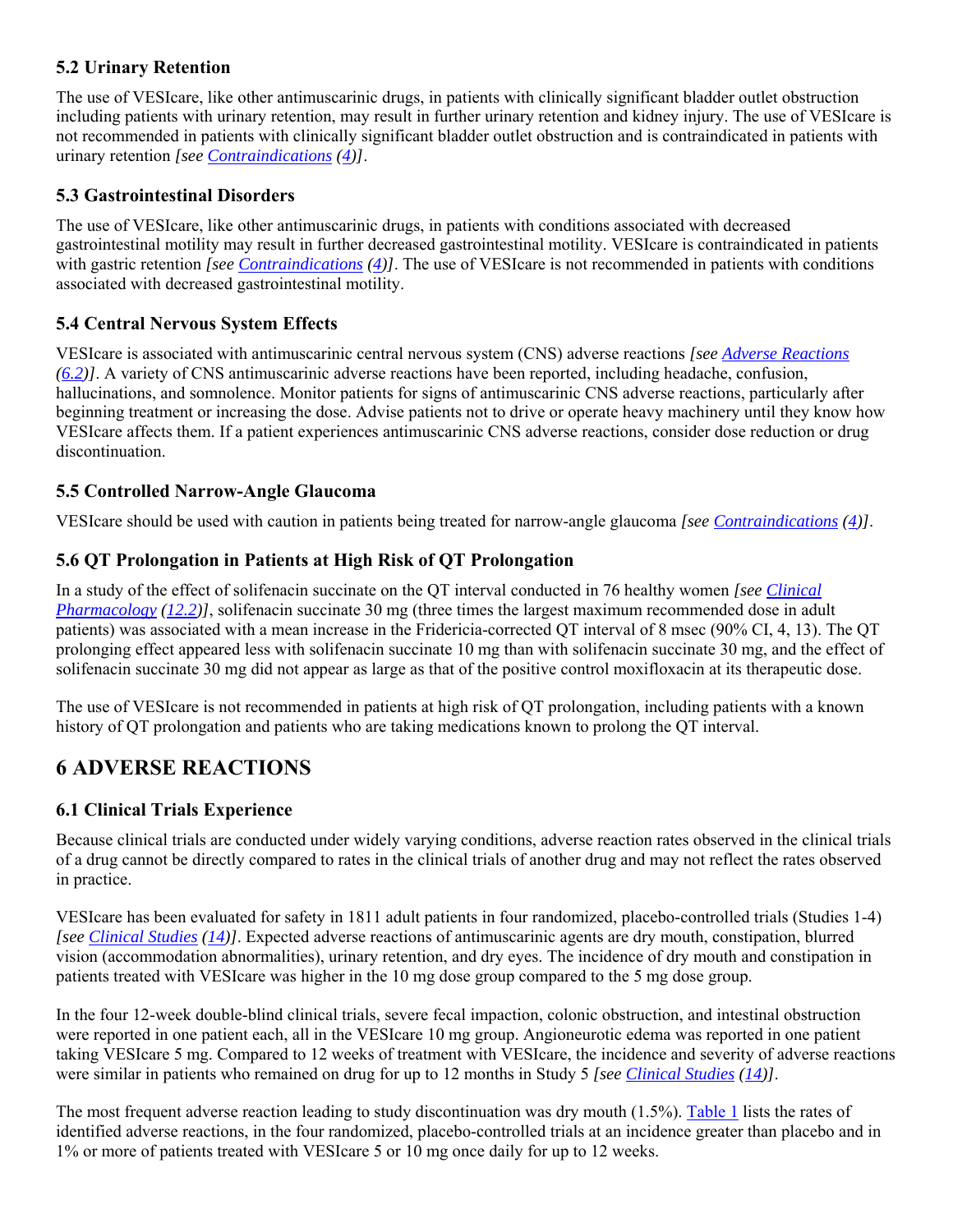|                                                  | <b>Placebo</b> | <b>VESIcare</b> | <b>VESIcare</b> |
|--------------------------------------------------|----------------|-----------------|-----------------|
|                                                  |                | 5 <sub>mg</sub> | $10$ mg         |
|                                                  | (%)            | (%)             | (%)             |
| <b>Number of Patients</b>                        | 1216           | 578             | 1233            |
| <b>GASTROINTESTINAL DISORDERS</b>                |                |                 |                 |
| Dry Mouth                                        | 4.2            | 10.9            | 27.6            |
| Constipation                                     | 2.9            | 5.4             | 13.4            |
| Nausea                                           | 2.0            | 1.7             | 3.3             |
| Dyspepsia                                        | 1.0            | 1.4             | 3.9             |
| Abdominal Pain Upper                             | 1.0            | 1.9             | 1.2             |
| <b>Vomiting NOS</b>                              | 0.9            | 0.2             | 1.1             |
| <b>INFECTIONS AND INFESTATIONS</b>               |                |                 |                 |
| <b>Urinary Tract Infection NOS</b>               | 2.8            | 2.8             | 4.8             |
| Influenza                                        | 1.3            | 2.2             | 0.9             |
| Pharyngitis NOS                                  | 1.0            | 0.3             | 1.1             |
| <b>NERVOUS SYSTEM DISORDERS</b>                  |                |                 |                 |
| <b>Dizziness</b>                                 | 1.8            | 1.9             | 1.8             |
| <b>EYE DISORDERS</b>                             |                |                 |                 |
| <b>Vision Blurred</b>                            | 1.8            | 3.8             | 4.8             |
| Dry Eyes NOS                                     | 0.6            | 0.3             | 1.6             |
| <b>RENAL AND URINARY DISORDERS</b>               |                |                 |                 |
| <b>Urinary Retention</b>                         | 0.6            | $\overline{0}$  | 1.4             |
| <b>GENERAL DISORDERS AND ADMINISTRATION SITE</b> |                |                 |                 |
| <b>CONDITIONS</b>                                |                |                 |                 |
| Edema Lower Limb                                 | 0.7            | 0.3             | 1.1             |
| Fatigue                                          | 1.1            | 1.0             | 2.1             |
| <b>PSYCHIATRIC DISORDERS</b>                     |                |                 |                 |
| Depression NOS                                   | 0.8            | 1.2             | 0.8             |
| RESPIRATORY, THORACIC AND MEDIASTINAL DISORDERS  |                |                 |                 |
| Cough                                            | 0.2            | 0.2             | 1.1             |
| <b>VASCULAR DISORDERS</b>                        |                |                 |                 |
| <b>Hypertension NOS</b>                          | 0.6            | 1.4             | 0.5             |

### **Table 1: Adverse Reactions Reported by ≥ 1% of Patients and Exceeding Placebo in Studies 1, 2, 3 and 4**

### **6.2 Postmarketing Experience**

The following adverse reactions have been identified during post-approval use of solifenacin succinate in the U.S. and/or outside of the U.S. Because these reactions are reported voluntarily from a population of uncertain size, it is not always possible to reliably estimate their frequency or establish a causal relationship to drug exposure.

General disorders and administration site conditions: peripheral edema, hypersensitivity reactions (including angioedema with airway obstruction, rash, pruritus, urticaria, anaphylactic reaction);

Nervous system disorders: dizziness, headache, confusion, hallucinations, delirium, somnolence;

Cardiac disorders: QT prolongation, Torsade de Pointes, atrial fibrillation, tachycardia, palpitations;

Hepatobiliary disorders: liver disorders mostly characterized by abnormal liver function tests, AST (aspartate

aminotransferase), ALT (alanine aminotransferase), GGT (gamma-glutamyl transferase);

Renal and urinary disorders: renal impairment, urinary retention;

Metabolism and nutrition disorders: decreased appetite, hyperkalemia;

Skin and subcutaneous tissue disorders: exfoliative dermatitis, erythema multiforme, dry skin;

Eye disorders: glaucoma;

Gastrointestinal disorders: gastroesophageal reflux disease, ileus, vomiting, abdominal pain, dysgeusia, sialadenitis; Respiratory, thoracic and mediastinal disorders: dysphonia, nasal dryness;

Musculoskeletal and connective tissue disorders: muscular weakness.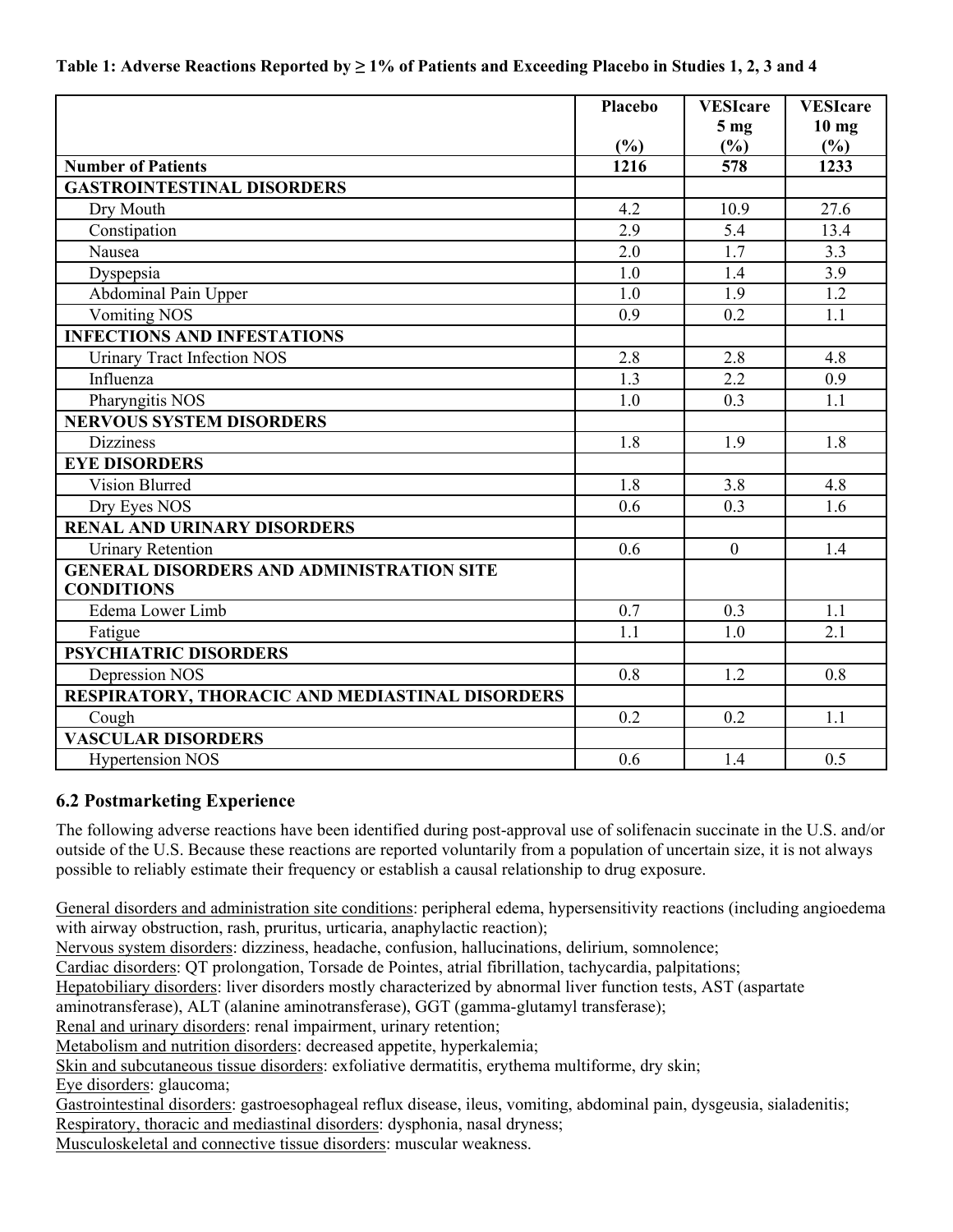# **7 DRUG INTERACTIONS**

## **7.1 Strong CYP3A4 Inhibitors**

Solifenacin is a substrate of CYP3A4. Concomitant use of ketoconazole, a strong CYP3A4 inhibitor, significantly increased the exposure of solifenacin *[see Clinical Pharmacology (12.3)]*. The dosage of VESIcare greater than 5 mg once daily is not recommended when concomitantly used with strong CYP3A4 inhibitors *[see Dosage and Administration (2.4)]*.

# **8 USE IN SPECIFIC POPULATIONS**

### **8.1 Pregnancy**

### Risk Summary

There are no studies with the use of solifenacin succinate in pregnant women to inform a drug-associated risk of major birth defects, miscarriages, or adverse maternal or fetal outcomes. No adverse developmental outcomes were observed in animal reproduction studies with oral administration of solifenacin succinate to pregnant mice during the period of organogenesis at a dose resulting in 1.2 times the systemic exposure at the maximum recommended human dose (MRHD) of 10 mg/day. However, administration of doses 3.6 times and greater than the MRHD during organogenesis produced maternal toxicity in the pregnant mice and resulted in developmental toxicity and reduced fetal body weights in offspring *[see Data]*.

In the U.S. general population, the estimated background risk of major birth defects or miscarriage in clinically recognized pregnancies is 2-4% and 15-20%, respectively.

### Data

### *Animal Data*

Oral administration of 14C-solifenacin succinate to pregnant mice resulted in the recovery of radiolabel in the fetus indicating that solifenacin-related product can cross the placental barrier. In pregnant mice, administration of solifenacin succinate at a dose of 250 mg/kg/day (7.9 times the systemic exposure at the MRHD of 10 mg), resulted in an increased incidence of cleft palate and increased maternal lethality. Administration of solifenacin succinate to pregnant mice during organogenesis at greater than or equal to 3.6 times (100 mg/kg/day and greater) the systemic exposure at the MRHD, resulted in reduced fetal body weights and reduced maternal body weight gain. No embryo-fetal toxicity or teratogenicity was observed in fetuses from pregnant mice treated with solifenacin succinate at a dose of 30 mg/kg/day (1.2 times the systemic exposure at the MRHD). Administration of solifenacin succinate to pregnant rats and rabbits at a dose of 50 mg/kg/day (< 1 times and 1.8 times the systemic exposure at the MRHD, respectively), resulted in no findings of embryo-fetal toxicity. Oral pre- and post-natal administration of solifenacin succinate at 100 mg/kg/day (3.6 times the systemic exposure at the MRHD) during the period of organogenesis through weaning, resulted in reduced peripartum and postnatal survival, reduced body weight gain by the pups, and delayed physical development (eye opening and vaginal patency). An increase in the percentage of male offspring was also observed in litters from offspring (F2 generation) exposed to maternal doses of 250 mg/kg/day. There were no effects on natural delivery in mice treated with 1.2 times (30 mg/kg/day) the expected systemic exposure at the MRHD.

### **8.2 Lactation**

### Risk Summary

There is no information on the presence of solifenacin in human milk, the effects on the breastfed child, or the effects on milk production. Solifenacin is present in mouse milk *[see Data]*. When a drug is present in animal milk, it is likely that the drug will be present in human milk. The developmental and health benefits of breastfeeding should be considered along with the mother's clinical need for VESIcare and any potential adverse effects on the breastfed child from VESIcare or from the underlying maternal condition.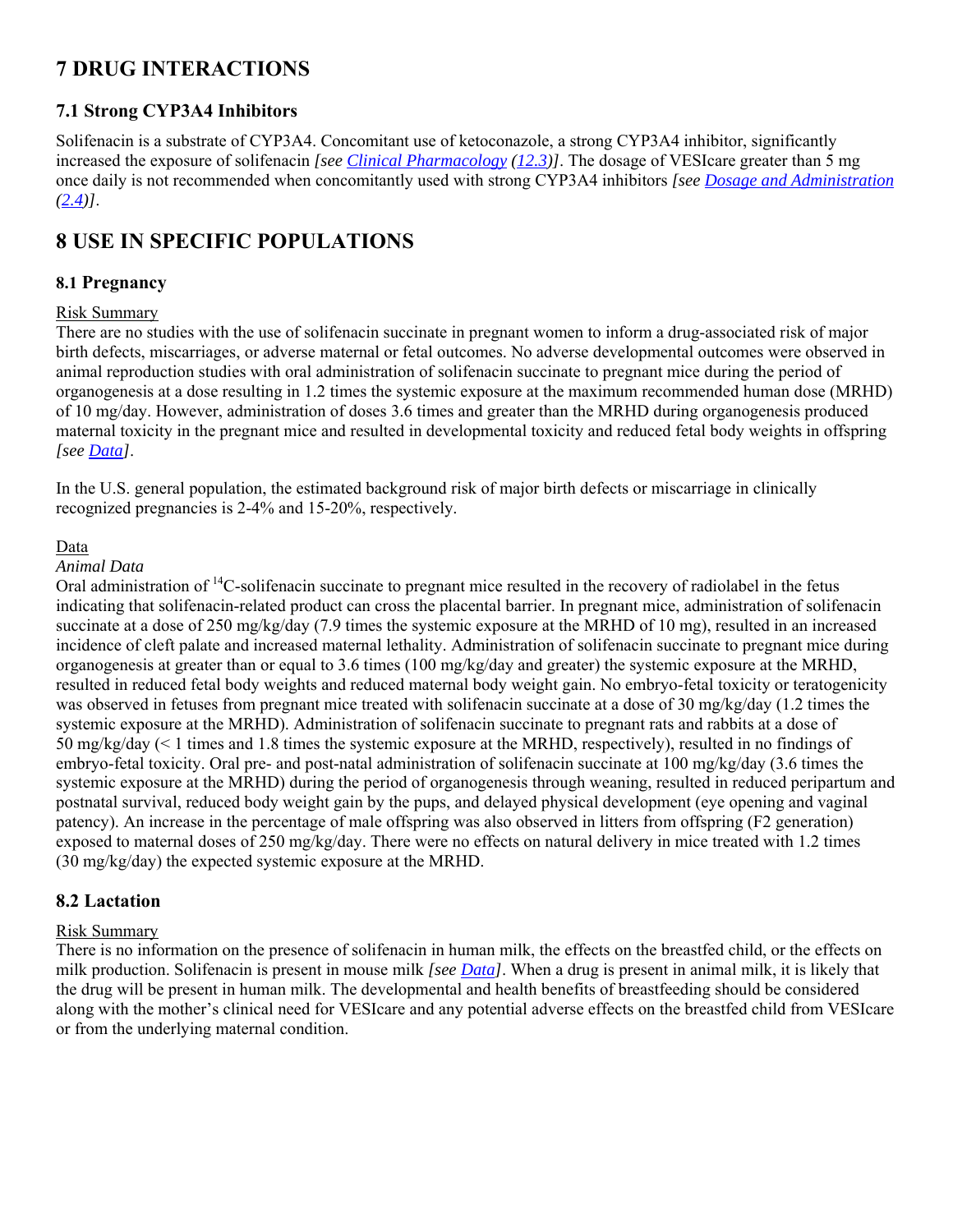## Data

### *Animal Data*

Oral administration of 14C-solifenacin succinate to lactating mice resulted in the recovery of radioactivity in maternal milk. Lactating female mice orally administered solifenacin succinate at a maternally toxic dose of 100 mg/kg/day (3.6 times the systemic exposure at the MRHD) had increased postpartum pup mortality, pups with reduced body weights, or delays in the onset of reflex and physical development. Pups from lactating dams orally administered solifenacin succinate at a dose of 30 mg/kg/day (1.2 times the systemic exposure at the MRHD) had no discernible adverse findings. The concentrations of solifenacin in animal milk does not necessarily predict the concentration of drug in human milk.

## **8.4 Pediatric Use**

The safety and effectiveness of VESIcare Tablets have not been established in pediatric patients.

### **8.5 Geriatric Use**

In placebo-controlled clinical studies, similar safety and effectiveness were observed between geriatric patients (623 patients  $\ge$  65 years and 189 patients  $\ge$  75 years) and younger adult patients (1188 patients < 65 years) treated with VESIcare *[see Clinical Pharmacology (12.3)]*.

### **8.6 Renal Impairment**

Solifenacin plasma concentrations are greater in patients with severe renal impairment compared to subjects with normal renal function *[see Clinical Pharmacology (12.3)]*. Because increased solifenacin plasma concentrations increase the risk of antimuscarinic adverse reactions, the maximum recommended dose of VESIcare in patients with severe renal impairment (CL<sub>cr</sub> < 30 mL/min/1.73 m<sup>2</sup>) is 5 mg once daily *[see <u>Dosage and Administration</u> (2.2)]*. The recommended dose in patients with mild or moderate renal impairment is the same as in patients with normal renal function.

### **8.7 Hepatic Impairment**

Solifenacin plasma concentrations are greater in patients with moderate hepatic impairment compared to subjects with normal hepatic function *[see Clinical Pharmacology (12.3)]*. Because increased solifenacin plasma concentrations increase the risk of antimuscarinic adverse reactions, the maximum recommended dose of VESIcare in patients with moderate hepatic impairment (Child-Pugh B) is 5 mg once daily *[see Dosage and Administration (2.3)]* and VESIcare is not recommended for use in patients with severe hepatic impairment (Child-Pugh C).

### **8.8 Gender**

The pharmacokinetics of solifenacin is not significantly influenced by gender.

## **10 OVERDOSAGE**

Overdosage with VESIcare can potentially result in severe antimuscarinic effects and should be treated accordingly. The highest dose ingested in an accidental overdose of solifenacin succinate was 280 mg (28 times the maximum dosage) in a 5-hour period. This case was associated with mental status changes. Some cases reported a decrease in the level of consciousness.

Intolerable antimuscarinic adverse reactions (fixed and dilated pupils, blurred vision, failure of heel-to-toe exam, tremors, and dry skin) occurred on day 3 in normal volunteers taking 50 mg daily (5 times the maximum recommended therapeutic dose) and resolved within 7 days following discontinuation of drug.

In the event of overdose with VESIcare, treat with gastric lavage and appropriate supportive measures. ECG monitoring is also recommended.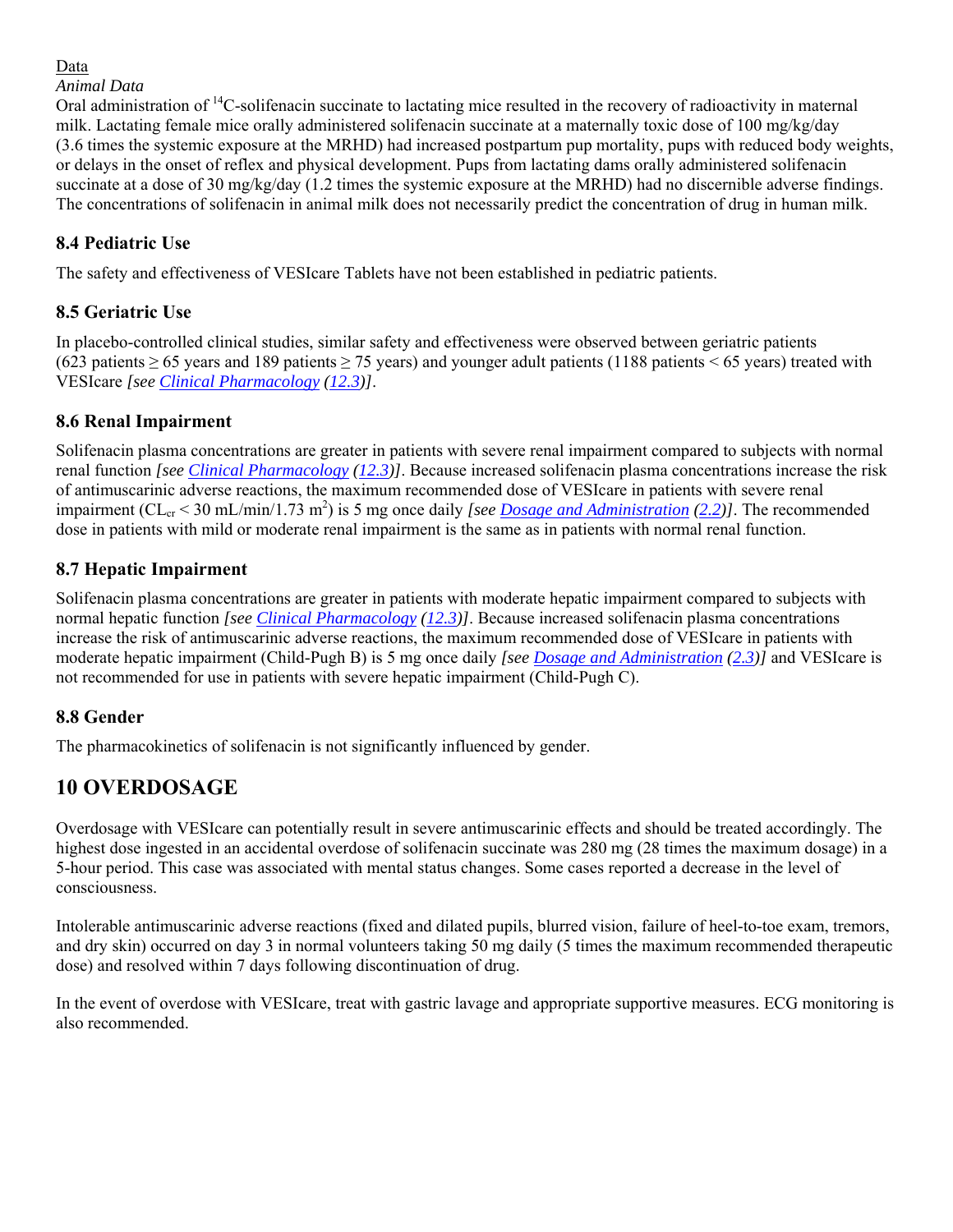# **11 DESCRIPTION**

VESIcare (solifenacin succinate) is a muscarinic receptor antagonist. Chemically, solifenacin succinate is a butanedioic acid compound with (1*S*)-(3*R*)-1-azabicyclo[2.2.2]oct-3-yl 3,4-dihydro-1-phenyl-2(1*H*)-iso-quinolinecarboxylate (1:1) having an empirical formula of  $C_{23}H_{26}N_{2}O_{2}$ •C<sub>4</sub>H<sub>6</sub>O<sub>4</sub>, and a molecular weight of 480.55. The structural formula of solifenacin succinate is:



Solifenacin succinate is a white to pale-yellowish-white crystal or crystalline powder. It is freely soluble at room temperature in water, glacial acetic acid, dimethyl sulfoxide, and methanol.

Each VESIcare tablet contains 5 or 10 mg of solifenacin succinate and is for oral administration. In addition to the active ingredient solifenacin succinate, each VESIcare tablet also contains the following inactive ingredients: lactose monohydrate, corn starch, hypromellose 2910, magnesium stearate, talc, polyethylene glycol 8000 and titanium dioxide with yellow ferric oxide (5 mg VESIcare tablet) or red ferric oxide (10 mg VESIcare tablet).

# **12 CLINICAL PHARMACOLOGY**

### **12.1 Mechanism of Action**

Solifenacin is a competitive muscarinic receptor antagonist. Muscarinic receptors play an important role in several major cholinergically mediated functions, including contractions of urinary bladder smooth muscle.

## **12.2 Pharmacodynamics**

### Cardiac Electrophysiology

The effect of 10 mg and 30 mg solifenacin succinate (three times the maximum recommended dose) on the QT interval was evaluated at the time of peak plasma concentration of solifenacin in a multi-dose, randomized, double-blind, placebo and positive-controlled (moxifloxacin 400 mg) trial *[see Warnings and Precautions (5.6)].* After receiving placebo and moxifloxacin sequentially, subjects were randomized to one of two treatment groups. One group (n=51) completed 3 additional sequential periods of dosing with solifenacin succinate 10, 20, and 30 mg while the second group ( $n=25$ ) in parallel completed a sequence of placebo and moxifloxacin. Study subjects were female volunteers aged 19 to 79 years. The 30 mg dose of solifenacin succinate (three times the highest recommended dose) was chosen for use in this study because this dose results in a solifenacin exposure that covers those observed upon coadministration of 10 mg VESIcare with strong CYP3A4 inhibitors (e.g., ketoconazole, 400 mg). Due to the sequential dose escalating nature of the study, baseline ECG measurements were separated from the final QT assessment (of the 30 mg dose level) by 33 days.

The median difference from baseline in heart rate associated with the 10 and 30 mg doses of solifenacin succinate compared to placebo was -2 and 0 beats/minute, respectively. Because a significant period effect on QTc was observed, the QTc effects were analyzed utilizing the parallel placebo control arm rather than the pre-specified intra-patient analysis. Representative results are shown in Table 2.

### **Table 2: QTc changes in msec (90% CI) from baseline at**  $T_{\text{max}}$  **(relative to placebo)<sup>***1***</sup>**

| <b>Drug/Dose</b>            | Fridericia method<br>(using mean difference) |
|-----------------------------|----------------------------------------------|
| Solifenacin succinate 10 mg | $2(-3,6)$                                    |
| Solifenacin succinate 30 mg | 8 (4,1,                                      |

1. Results displayed are those derived from the parallel design portion of the study and represent the comparison of Group 1 to time-matched placebo effects in Group 2.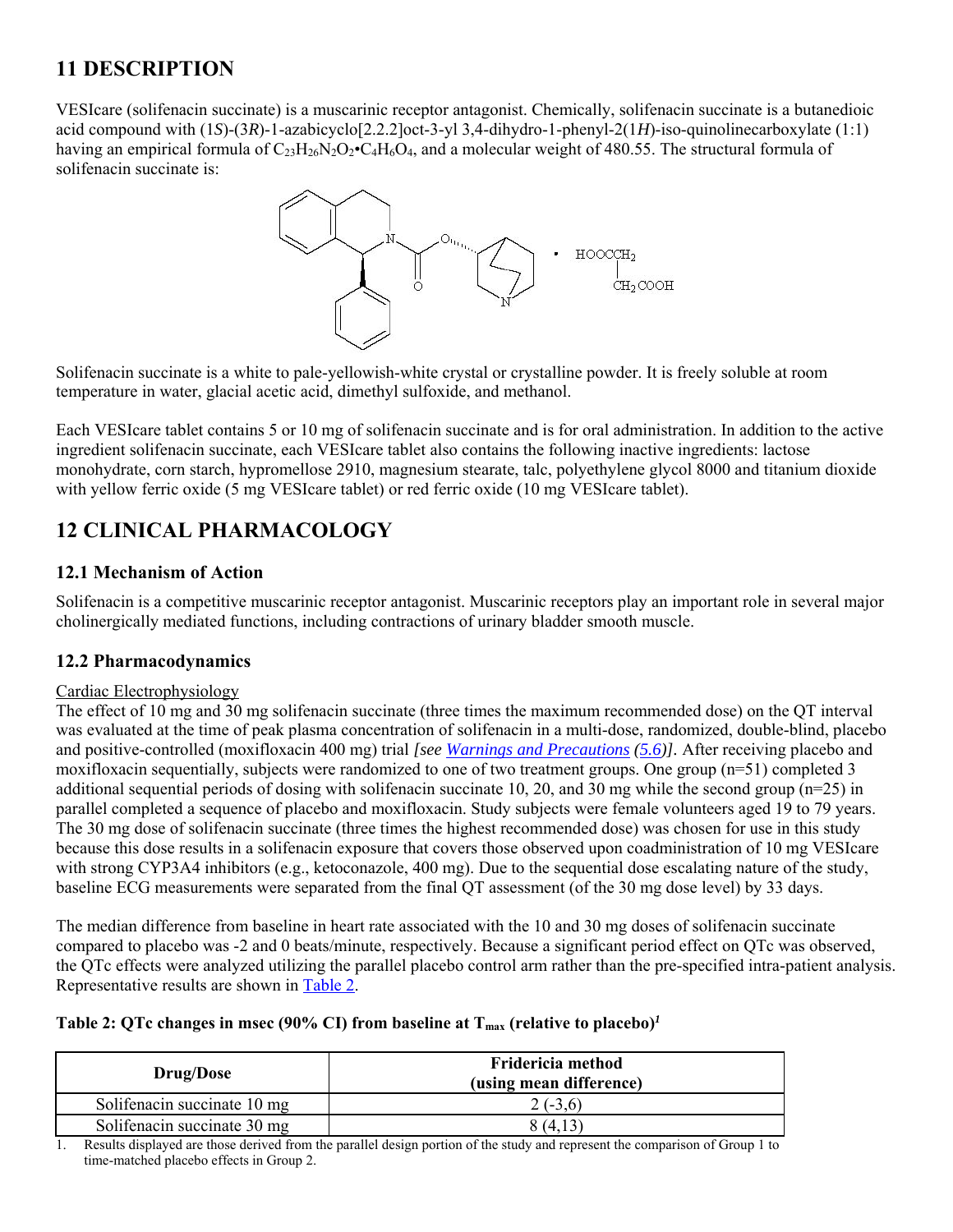Moxifloxacin was included as a positive control in this study and, given the length of the study, its effect on the QT interval was evaluated in 3 different sessions. The placebo-subtracted mean changes (90% CI) in QTcF for moxifloxacin in the three sessions were  $11 (7, 14)$ ,  $12 (8, 17)$ , and  $16 (12, 21)$ , respectively.

The QT interval prolonging effect of the highest solifenacin succinate dose (three times the maximum therapeutic dose) studied was not as large as that of the positive control moxifloxacin at its recommended dose. However, the confidence intervals overlapped, and this study was not designed to draw direct statistical conclusions between the drugs or the dose levels.

### **12.3 Pharmacokinetics**

### Absorption

After oral administration of VESIcare in healthy volunteers, peak plasma concentrations  $(C_{\text{max}})$  of solifenacin were reached within 3 to 8 hours after administration and, at steady-state, ranged from 32.3 to 62.9 ng/mL for the 5 and 10 mg VESIcare tablets, respectively. The absolute bioavailability of solifenacin is approximately 90%, with plasma concentrations of solifenacin proportional to the dose administered.

### *Effect of Food*

VESIcare may be administered without regard to meals. A single 10 mg dose administration of VESIcare with food increased C<sub>max</sub> and AUC of solifenacin by 4% and 3%, respectively.

### **Distribution**

Solifenacin is approximately 98% (*in vivo*) bound to human plasma proteins, principally to  $\alpha_1$ -acid glycoprotein. Solifenacin is highly distributed to non-CNS tissues, having a mean steady-state volume of distribution of 600 L.

### Elimination

The elimination half-life  $(t_{1/2})$  of solifenacin following chronic dosing is approximately 45-68 hours.

### *Metabolism*

Solifenacin is extensively metabolized in the liver. The primary pathway for elimination is by way of CYP3A4; however, alternate metabolic pathways exist. The primary metabolic routes of solifenacin are through N-oxidation of the quinuclidin ring and 4R-hydroxylation of the tetrahydroisoquinoline ring. One pharmacologically active metabolite (4R-hydroxy solifenacin), occurring at low concentrations and unlikely to contribute significantly to clinical activity, and three pharmacologically inactive metabolites (N-glucuronide and the N-oxide and 4R-hydroxy-N-oxide of solifenacin) have been found in human plasma after oral dosing.

### *Excretion*

Following the administration of 10 mg of  $^{14}$ C-solifenacin succinate to healthy volunteers, 69% of the radioactivity was recovered in the urine and 23% in the feces over 26 days. Less than 15% (as mean value) of the dose was recovered in the urine as intact solifenacin. The major metabolites identified in urine were N-oxide of solifenacin, 4R-hydroxy solifenacin, and 4R-hydroxy-N-oxide of solifenacin and, in feces, 4R-hydroxy solifenacin.

### Specific Populations

### *Geriatric Patients*

Multiple dose studies of VESIcare in geriatric volunteers (65 to 80 years) showed that  $C_{\text{max}}$ , AUC and  $t_{1/2}$  values of solifenacin were 20-25% higher compared to the younger adult volunteers (18 to 55 years). *[See Use in Specific Populations (8.5)]*.

### *Patients with Renal Impairment*

In studies with solifenacin succinate 10 mg, there was a 2.1-fold increase in AUC and a 1.6-fold increase in  $t_{1/2}$  of solifenacin in patients with severe renal impairment compared to subjects with normal renal function *[see Use in Specific Populations (8.6)]*.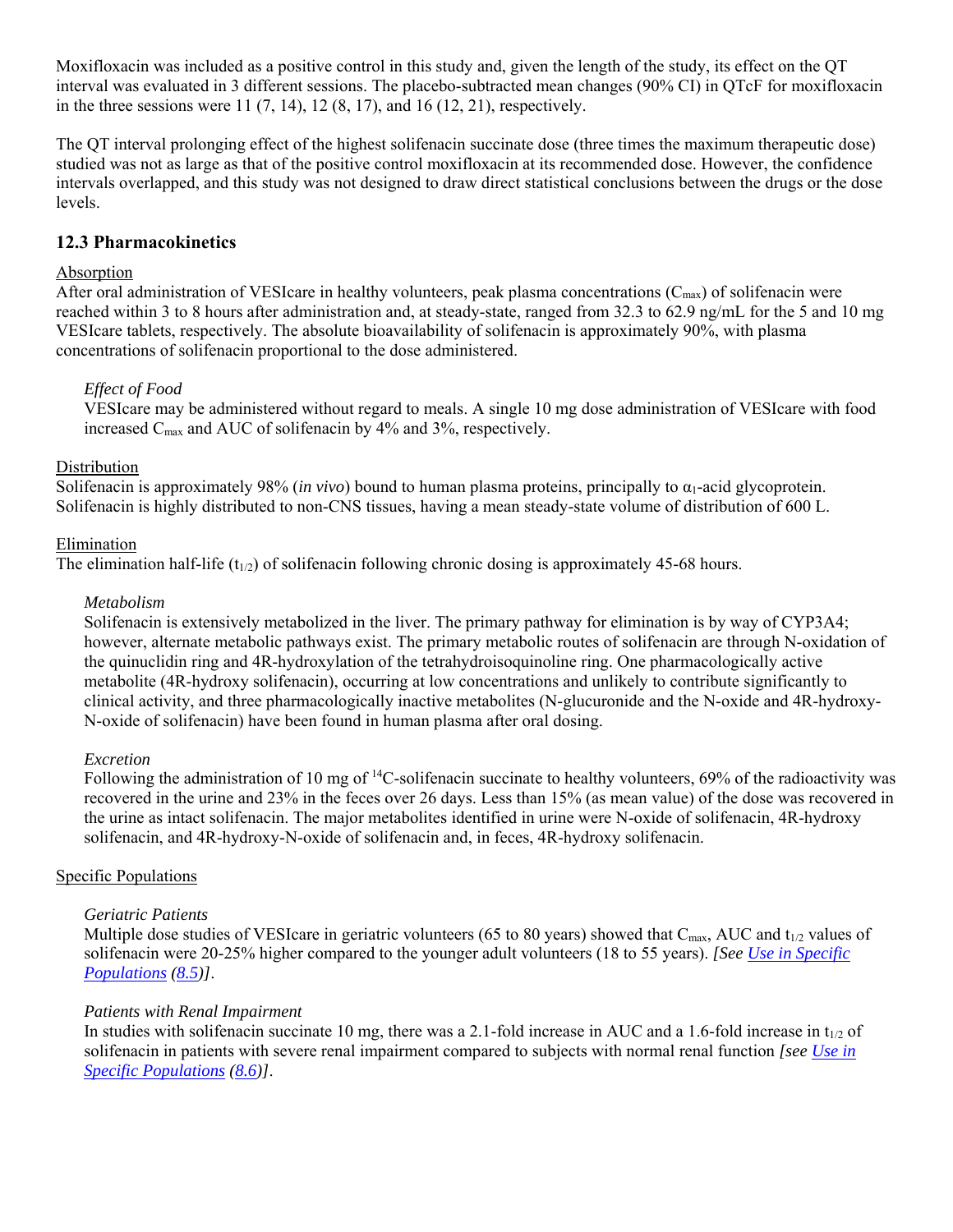### *Patients with Hepatic Impairment*

In studies with solifenacin succinate 10 mg, there was a 2-fold increase in the  $t_{1/2}$  and a 35% increase in AUC of solifenacin in patients with moderate hepatic impairment compared to subjects with normal hepatic function *[see Use in Specific Populations (8.7)]*. VESIcare has not been studied in patients with severe hepatic impairment.

### Drug Interaction Studies

### *Strong CYP3A4 Inhibitors*

In a crossover study, following blockade of CYP3A4 by coadministration of the strong CYP3A4 inhibitor, ketoconazole 400 mg once daily for 21 days, the mean  $C_{\text{max}}$  and AUC of solifenacin increased by 1.5 and 2.7-fold, respectively *[see Dosage and Administration (2.4) and Drug Interactions (7.1)]*.

### *CYP3A4 Inducers*

Because solifenacin is a substrate of CYP3A4, inducers of CYP3A4 may decrease the concentration of solifenacin.

### *Warfarin*

In a crossover study, subjects received a single oral dose of warfarin 25 mg on the  $10<sup>th</sup>$  day of dosing with either solifenacin succinate 10 mg or matching placebo once daily for 16 days. For *R*-warfarin, when it was coadministered with solifenacin succinate, the mean C<sub>max</sub> increased by 3% and AUC decreased by 2%. For *S*-warfarin, when it was coadministered with solifenacin succinate, the mean C<sub>max</sub> and AUC increased by 5% and 1%, respectively.

### *Oral Contraceptives*

In a crossover study, subjects received 2 cycles of 21 days of oral contraceptives containing 30 ug ethinyl estradiol and 150 ug levonorgestrel. During the second cycle, subjects received additional solifenacin succinate 10 mg or matching placebo once daily for 10 days starting from the  $12<sup>th</sup>$  day of receipt of oral contraceptives. For ethinyl estradiol, when it was administered with solifenacin succinate, the mean  $C_{\text{max}}$  and AUC increased by 2% and 3%, respectively. For levonorgestrel, when it was administered with solifenacin succinate, the mean C<sub>max</sub> and AUC decreased by 1%.

### *Digoxin*

In a crossover study, subjects received digoxin (loading dose of 0.25 mg on day 1, followed by 0.125 mg from days 2 to 8) for 8 days. Consecutively, they received solifenacin succinate 10 mg or matching placebo with digoxin 0.125 mg for an additional 10 days. When digoxin was coadministered with solifenacin succinate, the mean  $C_{\text{max}}$  and AUC increased by 13% and 4%, respectively.

### *Drugs Metabolized by Cytochrome P450 Enzymes*

*In vitro* studies demonstrated that, at therapeutic concentrations, solifenacin does not inhibit CYP1A1/2, 2C9, 2C19, 2D6, or 3A4 derived from human liver microsomes.

## **13 NONCLINICAL TOXICOLOGY**

### **13.1 Carcinogenesis, Mutagenesis, Impairment of Fertility**

No increase in tumors was found following the administration of solifenacin succinate to male and female mice for 104 weeks at doses up to 200 mg/kg/day (5 and 9 times, respectively, of the exposure at the maximum recommended human dose [MRHD] of 10 mg), and male and female rats for 104 weeks at doses up to 20 and 15 mg/kg/day, respectively (< 1 times the exposure at the MRHD).

Solifenacin succinate was not mutagenic in the *in vitro Salmonella typhimurium* or *Escherichia coli* microbial mutagenicity test or chromosomal aberration test in human peripheral blood lymphocytes with or without metabolic activation or in the *in vivo* micronucleus test in rats.

Solifenacin succinate had no effect on reproductive function, fertility, or early embryonic development of the fetus in male and female mice treated with 250 mg/kg/day (13 times the exposure at the MRHD) of solifenacin succinate, and in male rats treated with 50 mg/kg/day (< 1 times the exposure at the MRHD) and female rats treated with 100 mg/kg/day (1.7 times the exposure at the MRHD) of solifenacin succinate.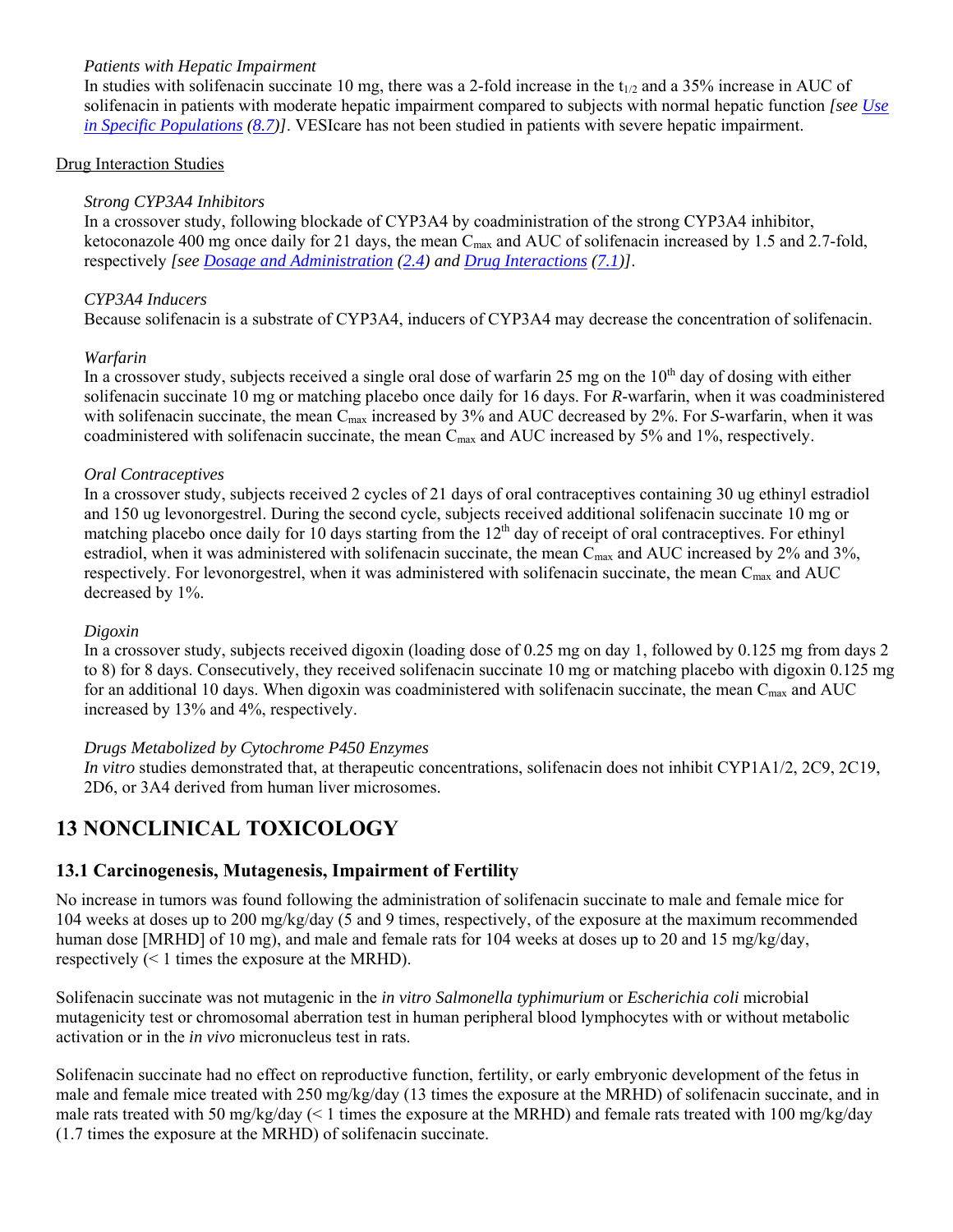## **13.2 Animal Toxicology and/or Pharmacology**

### Juvenile Animal Toxicology Data

Dose-related increased mortality without preceding clinical signs occurred in juvenile mice treated before weaning for a duration of 12 weeks, from day 10 after birth, with doses that achieved a pharmacological effect. Animals dosed from postnatal day 10 onwards had higher mortality compared to the mortality in adult mice. No increased frequency in mortality was observed in juvenile mice that were treated after weaning for a duration of 4 weeks, from day 21 after birth onwards. Plasma exposure at postnatal day 10 was higher than in adult mice; the systemic exposure at postnatal day 21 was comparable to the systemic exposure in adult mice.

## **14 CLINICAL STUDIES**

VESIcare was evaluated in four twelve-week, double-blind, randomized, placebo-controlled, parallel group, multicenter clinical trials for the treatment of overactive bladder in adult patients having symptoms of urinary frequency, urgency, and/or urge or mixed incontinence (with a predominance of urge). Entry criteria required that patients have symptoms of overactive bladder for  $\geq$  3 months duration. These studies involved 3027 patients (1811 on VESIcare and 1216 on placebo), and approximately 90% of these patients completed the 12-week studies. Two of the four studies evaluated the 5 and 10 mg VESIcare doses (Studies 1 and 2) and the other two evaluated only the 10 mg dose (Studies 3 and 4). All patients completing the 12-week studies were eligible to enter an open-label, long-term extension study (Study 5) and 81% of patients enrolling completed the additional 40-week treatment period. The majority of patients were Caucasian (93%) and female (80%) with a mean age of 58 years.

The primary endpoint in all four trials was the mean change from baseline to 12 weeks in number of micturitions/24 hours. Secondary endpoints included mean change from baseline to 12 weeks in number of incontinence episodes/24 hours, and mean volume voided per micturition.

The efficacy of VESIcare was similar across patient age groups and gender. The mean reduction in the number of micturitions per 24 hours was significantly greater with VESIcare 5 mg  $(2.3; p < 0.001)$  and VESIcare 10 mg  $(2.7;$ p < 0.001) compared to placebo (1.4). The mean reduction in the number of incontinence episodes per 24 hours was significantly greater with VESIcare 5 mg (1.5;  $p < 0.001$ ) and VESIcare 10 mg (1.8;  $p < 0.001$ ) treatment groups compared to the placebo treatment group (1.1). The mean increase in the volume voided per micturition was significantly greater with VESIcare 5 mg (32.3 mL;  $p < 0.001$ ) and VESIcare 10 mg (42.5 mL;  $p < 0.001$ ) compared with placebo (8.5 mL).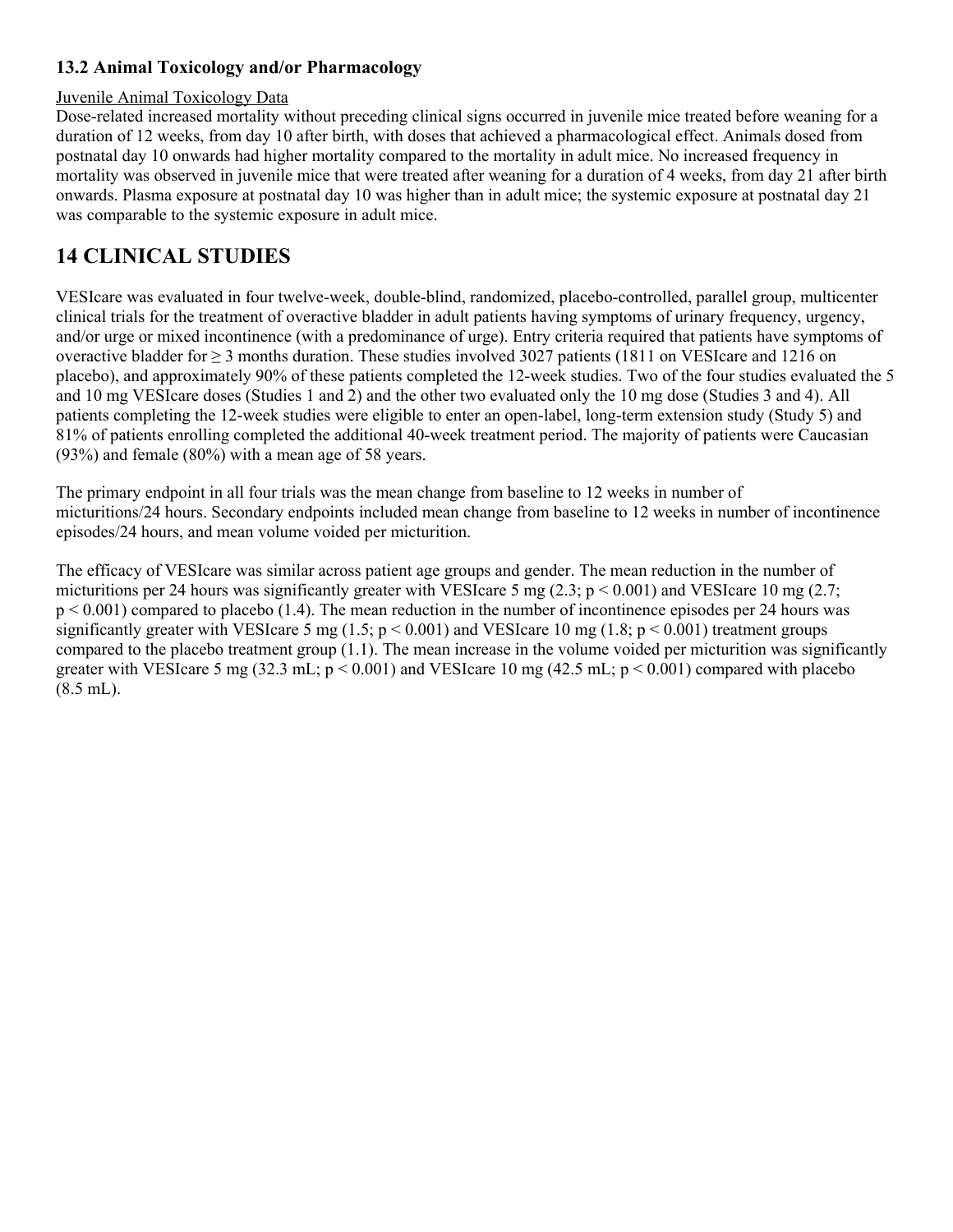The results for the primary and secondary endpoints in the four individual 12-week clinical studies of VESIcare are reported in Tables 3 through 6.

| <b>Parameter</b>                                                    | Placebo<br>$(N=253)$<br>Mean (SE) | <b>VESIcare</b><br>$5 \text{ mg}$<br>$(N=266)$<br>Mean (SE) | <b>VESIcare</b><br>$10 \text{ mg}$<br>$(N=264)$<br>Mean (SE) |
|---------------------------------------------------------------------|-----------------------------------|-------------------------------------------------------------|--------------------------------------------------------------|
| Urinary Frequency (Number of<br>Micturitions/24 hours) <sup>1</sup> |                                   |                                                             |                                                              |
| <b>Baseline</b>                                                     | 12.2(0.26)                        | 12.1(0.24)                                                  | 12.3(0.24)                                                   |
| Reduction                                                           | 1.2(0.21)                         | 2.2(0.18)                                                   | 2.6(0.20)                                                    |
| P value vs. placebo                                                 |                                   | ${}< 0.001$                                                 | ${}< 0.001$                                                  |
| Number of Incontinence Episodes/24 hours <sup>2</sup>               |                                   |                                                             |                                                              |
| Baseline                                                            | 2.7(0.23)                         | 2.6(0.22)                                                   | 2.6(0.23)                                                    |
| Reduction                                                           | 0.8(0.18)                         | 1.4(0.15)                                                   | 1.5(0.18)                                                    |
| P value vs. placebo                                                 |                                   | ${}< 0.01$                                                  | ${}< 0.01$                                                   |
| Volume Voided per Micturition $[mL]^2$                              |                                   |                                                             |                                                              |
| Baseline                                                            | 143.8 (3.37)                      | 149.6(3.35)                                                 | 147.2(3.15)                                                  |
| Increase                                                            | 7.4(2.28)                         | 32.9(2.92)                                                  | 39.2(3.11)                                                   |
| P value vs. placebo<br>$\mathbf{r}$ .                               |                                   | ${}< 0.001$                                                 | ${}< 0.001$                                                  |

**Table 3: Mean Changes from Baseline to Week 12 in Efficacy Endpoints in Study 1** 

1. Primary endpoint

2. Secondary endpoint

### **Table 4: Mean Changes from Baseline to Week 12 in Efficacy Endpoints in Study 2**

| <b>Parameter</b>                                                                    | <b>Placebo</b><br>$(N=281)$<br>Mean (SE) | <b>VESIcare</b><br>5 <sub>mg</sub><br>$(N=286)$<br>Mean (SE) | <b>VESIcare</b><br>$10 \text{ mg}$<br>$(N=290)$<br>Mean (SE) |
|-------------------------------------------------------------------------------------|------------------------------------------|--------------------------------------------------------------|--------------------------------------------------------------|
| Urinary Frequency (Number of<br>Micturitions/24 hours) <sup>1</sup>                 |                                          |                                                              |                                                              |
| Baseline<br>Reduction<br>P value vs. placebo                                        | 12.3(0.23)<br>1.7(0.19)                  | 12.1(0.23)<br>2.4(0.17)<br>${}< 0.001$                       | 12.1(0.21)<br>2.9(0.18)<br>${}< 0.001$                       |
| Number of Incontinence Episodes/24 hours <sup>2</sup>                               |                                          |                                                              |                                                              |
| <b>Baseline</b><br>Reduction<br>P value vs. placebo                                 | 3.2(0.24)<br>1.3(0.19)                   | 2.6(0.18)<br>1.6(0.16)<br>${}< 0.01$                         | 2.8(0.20)<br>1.6(0.18)<br>0.016                              |
| Volume Voided per Micturition $[mL]^2$                                              |                                          |                                                              |                                                              |
| <b>Baseline</b><br>Increase<br>P value vs. placebo<br>$D_{\text{minorm}}$ and noint | 147.2(3.18)<br>11.3(2.52)                | 148.5(3.16)<br>31.8(2.94)<br>${}< 0.001$                     | 145.9(3.42)<br>36.6(3.04)<br>${}< 0.001$                     |

1. Primary endpoint<br>2. Secondary endpoint

Secondary endpoint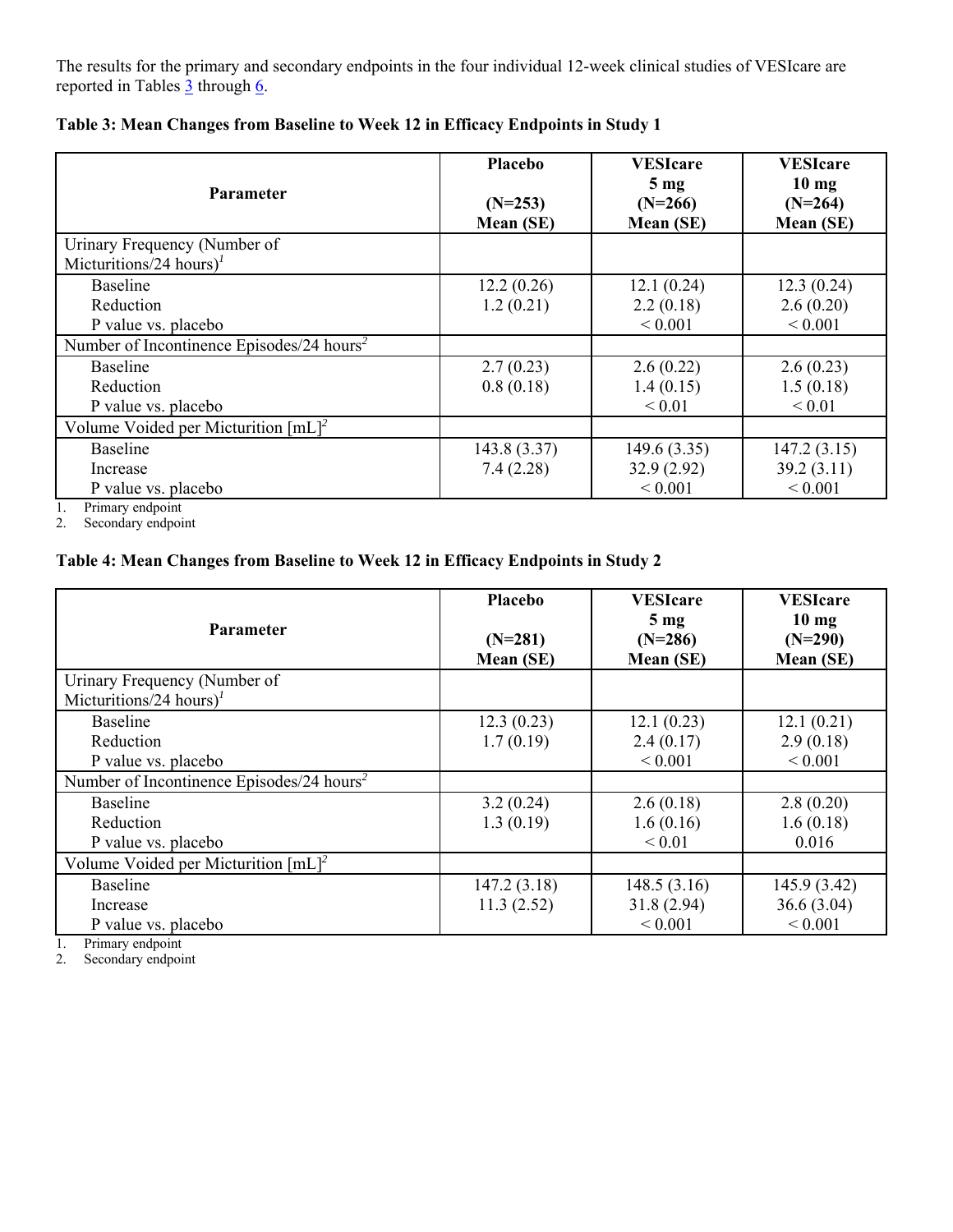## **Table 5: Mean Changes from Baseline to Week 12 in Efficacy Endpoints in Study 3**

| Placebo<br>$(N=309)$<br>Mean (SE) | <b>VESIcare</b><br>10 <sub>mg</sub><br>$(N=306)$<br>Mean (SE) |
|-----------------------------------|---------------------------------------------------------------|
|                                   |                                                               |
| 11.5(0.18)                        | 11.7(0.18)                                                    |
| 1.5(0.15)                         | 3.0(0.15)                                                     |
|                                   | ${}< 0.001$                                                   |
|                                   |                                                               |
| 3.0(0.20)                         | 3.1(0.22)                                                     |
| 1.1(0.16)                         | 2.0(0.19)                                                     |
|                                   | ${}< 0.001$                                                   |
|                                   |                                                               |
| 190.3 (5.48)                      | 183.5 (4.97)                                                  |
| 2.7(3.15)                         | 47.2 (3.79)                                                   |
|                                   | ${}< 0.001$                                                   |
|                                   |                                                               |

1. Primary endpoint

2. Secondary endpoint

### **Table 6: Mean Changes from Baseline to Week 12 in Efficacy Endpoints in Study 4**

| <b>Parameter</b>                                                                                                  | Placebo<br>$(N=295)$<br>Mean (SE) | <b>VESIcare</b><br>10 <sub>mg</sub><br>$(N=298)$<br>Mean (SE) |
|-------------------------------------------------------------------------------------------------------------------|-----------------------------------|---------------------------------------------------------------|
| Urinary Frequency (Number of Micturitions/24 hours) <sup><math>1</math></sup>                                     |                                   |                                                               |
| Baseline                                                                                                          | 11.8(0.18)                        | 11.5(0.18)                                                    |
| Reduction                                                                                                         | 1.3(0.16)                         | 2.4(0.15)                                                     |
| P value vs. placebo                                                                                               |                                   | ${}< 0.001$                                                   |
| Number of Incontinence Episodes/24 hours <sup>2</sup>                                                             |                                   |                                                               |
| Baseline                                                                                                          | 2.9(0.18)                         | 2.9(0.17)                                                     |
| Reduction                                                                                                         | 1.2(0.15)                         | 2.0(0.15)                                                     |
| P value vs. placebo                                                                                               |                                   | ${}< 0.001$                                                   |
| Volume Voided per Micturition $[mL]^2$                                                                            |                                   |                                                               |
| <b>Baseline</b>                                                                                                   | 175.7 (4.44)                      | 174.1(4.15)                                                   |
| Increase                                                                                                          | 13.0(3.45)                        | 46.4(3.73)                                                    |
| P value vs. placebo<br>$\mathbf{n}$ $\mathbf{r}$ $\mathbf{r}$ $\mathbf{r}$ $\mathbf{r}$ $\mathbf{r}$ $\mathbf{r}$ |                                   | ${}< 0.001$                                                   |

1. Primary endpoint

2. Secondary endpoint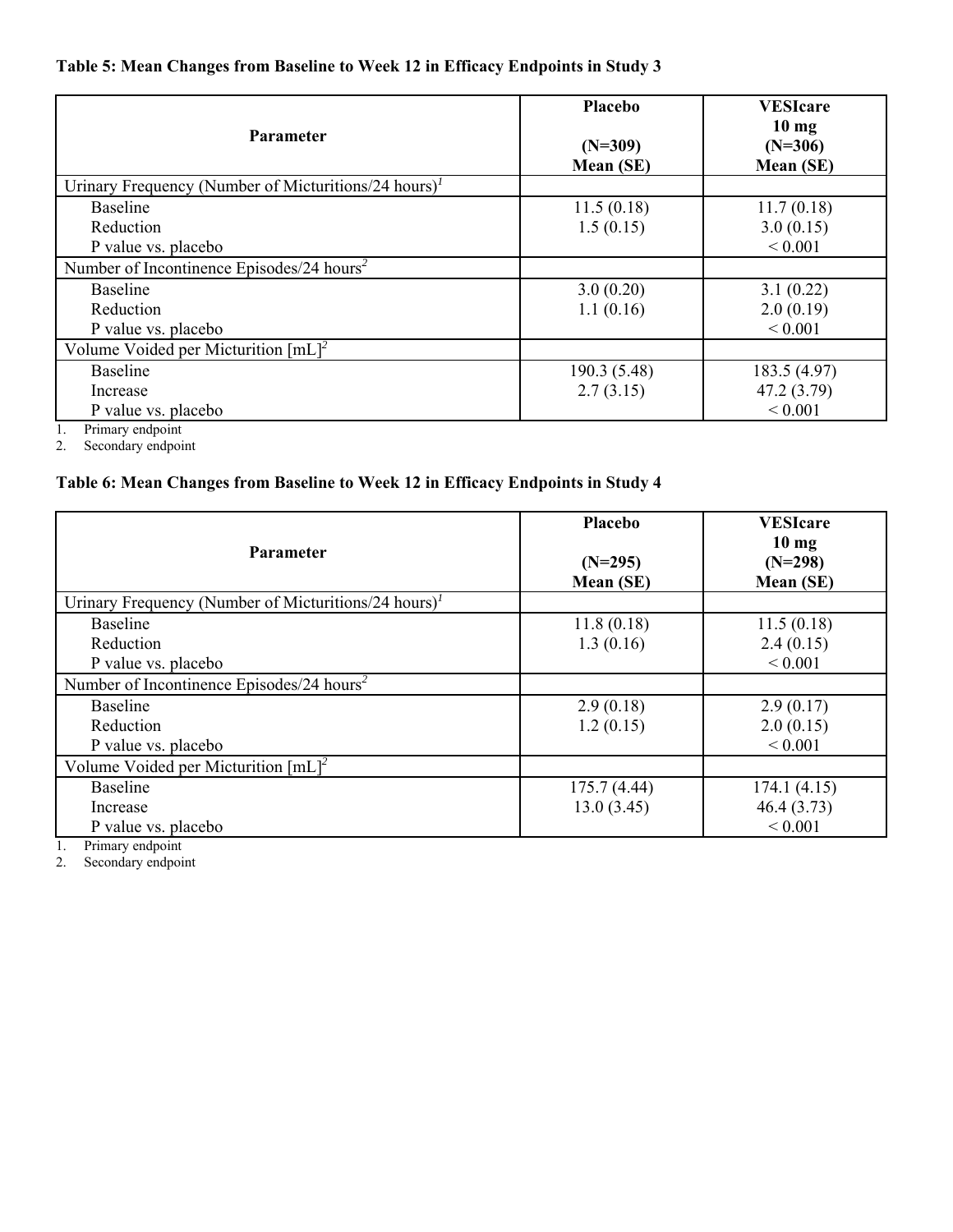# **16 HOW SUPPLIED/STORAGE AND HANDLING**

VESIcare is supplied as round, film-coated tablets, available in bottles and unit-dose blister packages as follows:

Each 5 mg tablet is light yellow and debossed with a logo and "150" and is available as follows:

| Bottle of 30          | NDC 51248-150-01 |
|-----------------------|------------------|
| Bottle of 90          | NDC 51248-150-03 |
| Unit-Dose Pack of 100 | NDC 51248-150-52 |

Each 10 mg tablet is light pink and debossed with a logo and "151" and is available as follows:

| Bottle of 30          | NDC 51248-151-01 |
|-----------------------|------------------|
| Bottle of 90          | NDC 51248-151-03 |
| Unit-Dose Pack of 100 | NDC 51248-151-52 |

Store at 25°C (77°F) with excursions permitted from 15°C to 30°C (59°F to 86°F) [see USP Controlled Room Temperature].

# **17 PATIENT COUNSELING INFORMATION**

Advise the patient to read the FDA-approved patient labeling (Patient Information).

### Angioedema and Anaphylactic Reactions

Inform patients that angioedema and anaphylactic reactions have been reported in patients treated with VESIcare. Angioedema and anaphylactic reactions may be life-threatening. Advise patients to promptly discontinue VESIcare therapy and seek immediate attention if they experience edema of the tongue or laryngopharynx, or difficulty breathing *[see Contraindications (4) and Warnings and Precautions (5.1)]*.

### Urinary Retention

Inform patients that VESIcare may cause urinary retention in patients with conditions associated with bladder outlet obstruction *[see Warnings and Precautions (5.2)]*.

### Gastrointestinal Disorders

Inform patients that VESIcare may cause further decrease in gastrointestinal motility in patients with conditions associated with decreased gastrointestinal motility. VESIcare has been associated with constipation and dry mouth. Advise patients to contact their health care providers if they experience severe abdominal pain or become constipated for 3 or more days *[see Warnings and Precautions (5.3)]*.

### Central Nervous System Effects

Because VESIcare, like other antimuscarinic agents, may cause central nervous system effects or blurred vision, advise patients to exercise caution in decisions to engage in potentially dangerous activities until the drug's effect on the patient has been determined *[see Warnings and Precautions (5.4)]*.

### Narrow-Angle Glaucoma

Inform patients that VESIcare, like other antimuscarinics, may cause worsening of the glaucoma condition in patients with narrow-angle glaucoma *[see Warnings and Precautions (5.5)]*.

### Dry Skin

Inform patients that VESIcare, like other antimuscarinics, may cause dry skin due to decreased sweating. Heat prostration due to decreased sweating can occur when VESIcare is used in a hot environment *[see Adverse Reactions (6.2)]*.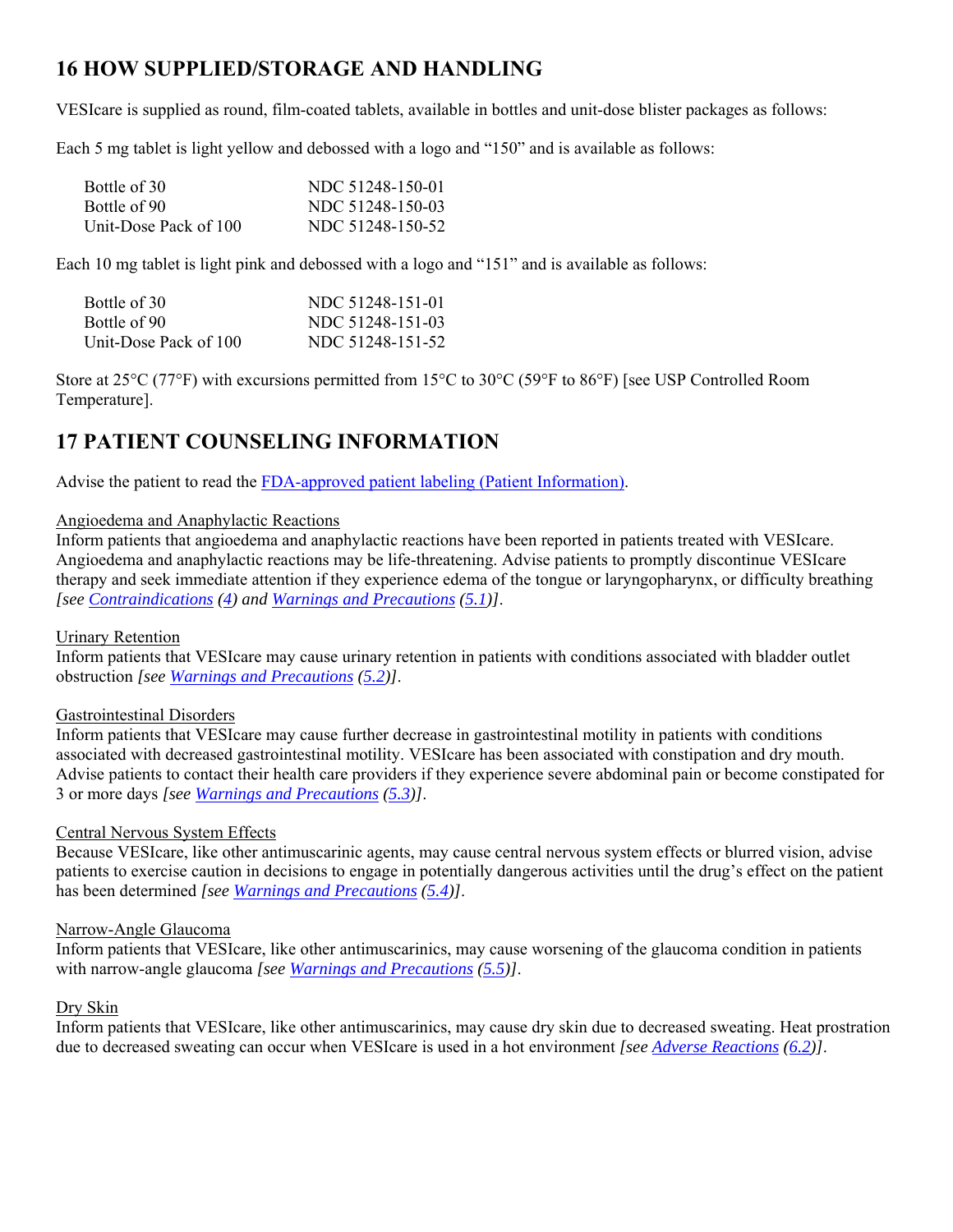Marketed and Distributed by: **Astellas Pharma US, Inc.**  Northbrook, IL 60062

VESIcare® is a registered trademark of Astellas Pharma Inc. © 2004 – 2020 Astellas Pharma US, Inc. 254285-VES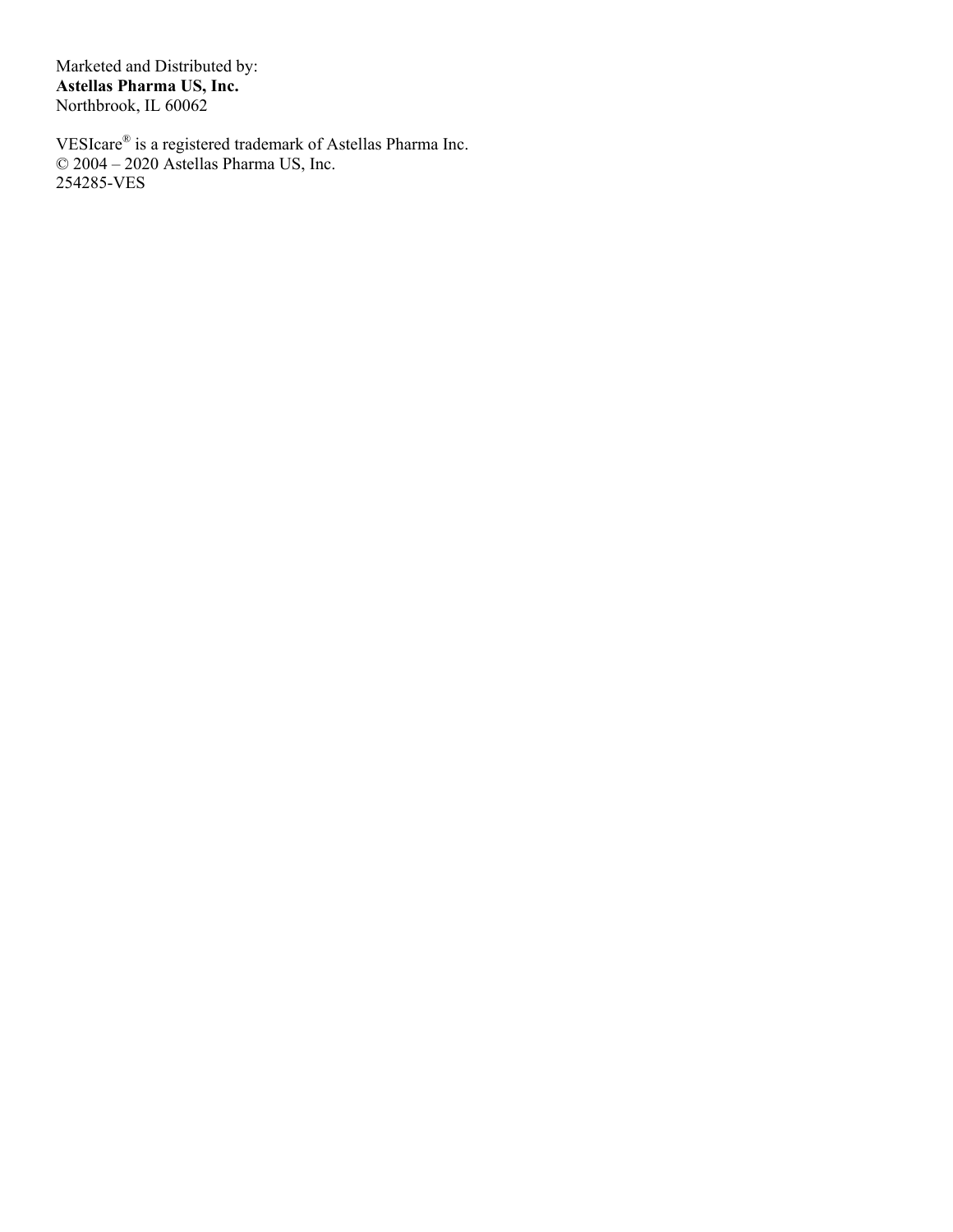#### **Patient Information VESIcare® (VES-ih-care) (solifenacin succinate) Tablet**

Read the Patient Information that comes with VESIcare® before you start taking it and each time you get a refill. There may be new information. This leaflet does not take the place of talking with your doctor about your medical condition or treatment.

### **What is VESIcare?**

VESIcare is a prescription medicine for **adults** used to treat the following symptoms due to a condition called **overactive bladder:**

- Urge urinary incontinence: a strong need to urinate with leaking or wetting accidents
- Urgency: a strong need to urinate right away
- Frequency: urinating often

VESIcare 5 mg and 10 mg tablets are not approved for use in children.

### **Who should not take VESIcare?**

**Do not** take VESIcare if you:

- are not able to empty your bladder (urinary retention)
- have delayed or slow emptying of your stomach (gastric retention)
- have an eye problem called "uncontrolled narrow-angle glaucoma"
- are allergic to solifenacin succinate or any of the ingredients in VESIcare. See the end of this leaflet for a complete list of ingredients.

#### **What should I tell my doctor before taking VESIcare? Before you take VESIcare, tell your doctor if you:**

- have any stomach or intestinal problems or problems with constipation
- have trouble emptying your bladder or you have a weak urine stream
- have an eye problem called "narrow-angle glaucoma"
- have liver problems
- have kidney problems
- have a rare heart problem called "QT prolongation"
- are pregnant or plan to become pregnant. It is not known if VESIcare will harm your unborn baby. Talk to your doctor if you are pregnant or plan to become pregnant.
- are breastfeeding or plan to breastfeed. It is not known if VESIcare passes into your breast milk. You and your doctor should decide if you will take VESIcare or breastfeed.

**Tell your doctor about all the medicines you take,** including prescription and nonprescription medicines, vitamins, and herbal supplements. VESIcare may affect the way other medicines work, and other medicines may affect how VESIcare works.

### **How should I take VESIcare?**

- Take VESIcare exactly as your doctor tells you to take it.
- You should take 1 VESIcare tablet 1 time a day.
- You should take VESIcare with water and swallow the tablet whole.
- You can take VESIcare with or without food.
- If you miss a dose of VESIcare, begin taking VESIcare again the next day. Do not take 2 doses of VESIcare the same day.
- If you take too much VESIcare, call your doctor or go to the nearest hospital emergency room right away.

# **What should I avoid while taking VESIcare?**

VESIcare can cause blurred vision or drowsiness. Do not drive or operate heavy machinery until you know how VESIcare affects you.